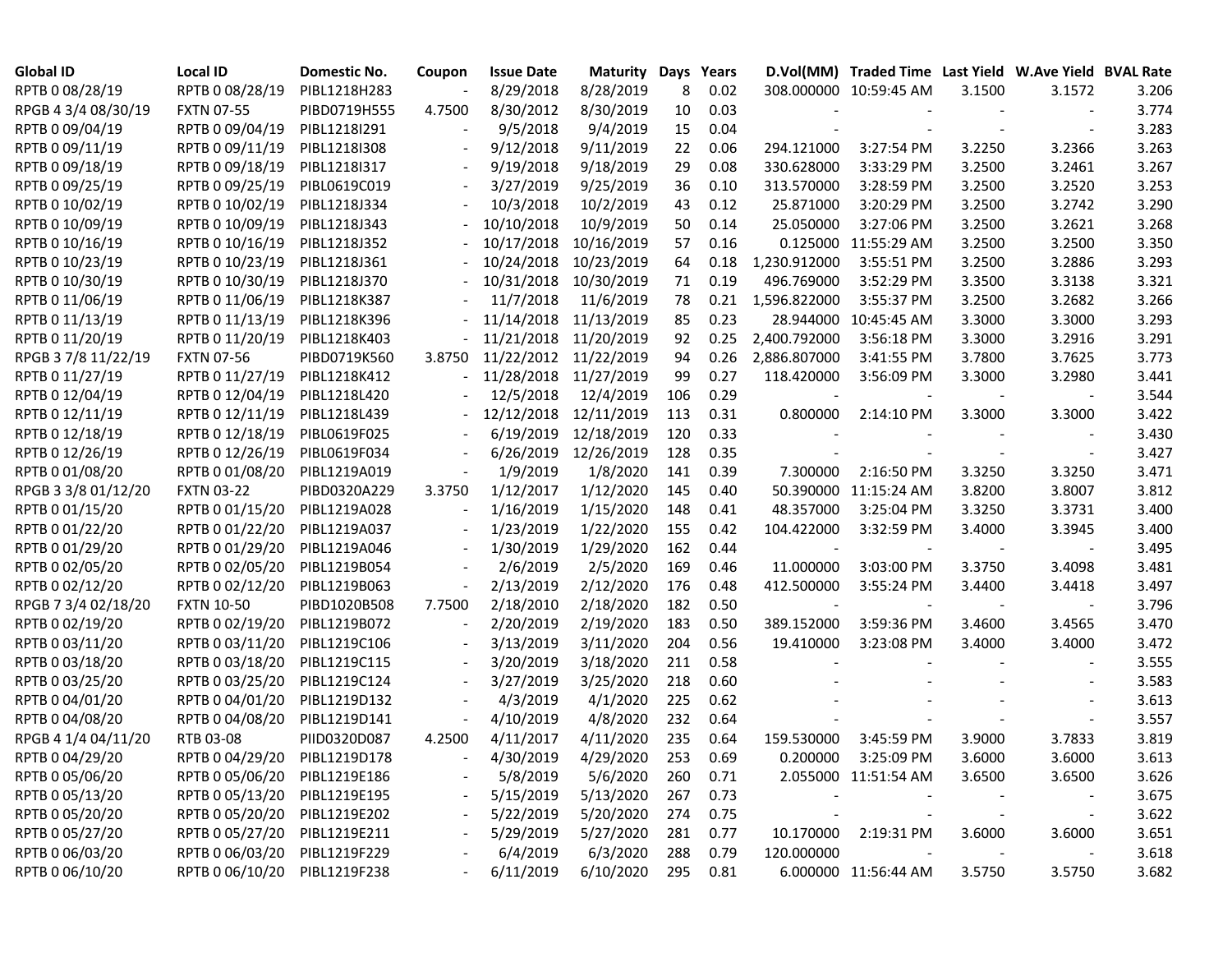| <b>Global ID</b>     | <b>Local ID</b>   | Domestic No. | Coupon                   | <b>Issue Date</b>                       | Maturity                   |     | Days Years |                          | D.Vol(MM) Traded Time Last Yield W.Ave Yield BVAL Rate |        |        |       |
|----------------------|-------------------|--------------|--------------------------|-----------------------------------------|----------------------------|-----|------------|--------------------------|--------------------------------------------------------|--------|--------|-------|
| RPTB 0 06/17/20      | RPTB 0 06/17/20   | PIBL1219F247 |                          | 6/19/2019                               | 6/17/2020                  | 302 | 0.83       |                          |                                                        |        |        | 3.643 |
| RPTB 0 06/24/20      | RPTB 0 06/24/20   | PIBL1219F256 |                          | 6/26/2019                               | 6/24/2020                  | 309 | 0.85       |                          | 70.470000 11:38:23 AM                                  | 3.6150 | 3.6292 | 3.652 |
| RPTB 0 07/08/20      | RPTB 0 07/08/20   | PIBL1219G264 | $\overline{\phantom{a}}$ | 7/10/2019                               | 7/8/2020                   | 323 | 0.88       |                          |                                                        |        |        | 3.671 |
| RPTB 0 07/22/20      | RPTB 0 07/22/20   | PIBL1219G273 | $\overline{\phantom{a}}$ | 7/24/2019                               | 7/22/2020                  | 337 | 0.92       | 6.048000                 | 2:07:27 PM                                             | 3.5500 | 3.5500 | 3.690 |
| RPTB 0 08/05/20      | RPTB 0 08/05/20   | PIBL1219H281 | $\overline{\phantom{a}}$ | 8/7/2019                                | 8/5/2020                   | 351 | 0.96       | 86.223000                | 3:55:01 PM                                             | 3.6250 | 3.6428 | 3.676 |
| RPGB 7 1/4 08/19/20  | RTB 10-01         | PIID1020H015 | 7.2500                   | 8/19/2010                               | 8/19/2020                  | 365 | 1.00       |                          | 10.650000 11:42:07 AM                                  | 3.8000 | 3.8845 | 3.833 |
| RPTB 0 08/19/20      | RPTB 0 08/19/20   | PIBL1219H290 |                          | 8/20/2019                               | 8/19/2020                  | 365 | 1.00       | 737.115000               | 3:59:50 PM                                             | 3.6270 | 3.6455 | 3.639 |
| RPGB 3 3/8 08/20/20  | <b>FXTN 05-73</b> | PIBD0520H735 | 3.3750                   | 8/20/2015                               | 8/20/2020                  | 366 | 1.00       | 70.157000                | 3:54:20 PM                                             | 3.8500 | 3.8143 | 3.788 |
| RPGB 6 1/8 09/16/20  | <b>FXTN 10-51</b> | PIBD1020I510 | 6.1250                   | 9/16/2010                               | 9/16/2020                  | 393 | 1.08       |                          | 5.000000 11:05:43 AM                                   | 3.7800 | 3.7800 | 3.892 |
| RPGB 5 7/8 12/16/20  | <b>FXTN 10-52</b> | PIBD1020L525 | 5.8750                   | 12/16/2010                              | 12/16/2020                 | 484 | 1.33       |                          |                                                        |        |        | 3.860 |
| RPGB 4 1/4 01/25/21  | <b>FXTN 03-23</b> | PIBD0321A236 | 4.2500                   | 1/25/2018                               | 1/25/2021                  | 524 | 1.44       |                          | 1.000000 10:20:28 AM                                   | 3.9000 | 3.9000 | 3.885 |
| RPGB 7 3/8 03/03/21  | RTB 10-02         | PIID1021C027 | 7.3750                   | 3/3/2011                                | 3/3/2021                   | 561 | 1.54       | 19.000000                | 3:38:02 PM                                             | 3.9375 | 3.9283 | 3.828 |
| RPGB 3 1/2 03/20/21  | <b>FXTN 07-57</b> | PIBD0721C574 | 3.5000                   | 3/20/2014                               | 3/20/2021                  | 578 | 1.58       | 13.250000                | 2:29:48 PM                                             | 3.9350 | 3.9298 | 3.880 |
| RPGB 6 1/2 04/28/21  | <b>FXTN 10-53</b> | PIBD1021D531 | 6.5000                   | 4/28/2011                               | 4/28/2021                  | 617 | 1.69       | 66.680000                | 3:38:59 PM                                             | 3.9625 | 3.9949 | 3.937 |
| RPGB 4 7/8 06/13/21  | RTB 03-09         | PIID0321F092 | 4.8750                   | 6/13/2018                               | 6/13/2021                  | 663 | 1.82       | 77.970000                | 3:53:53 PM                                             | 3.9000 | 3.8697 | 3.892 |
| RPGB 5 3/4 10/20/21  | RTB 10-03         | PIID1021J039 | 5.7500                   | 10/20/2011                              | 10/20/2021                 | 792 | 2.17       | $\overline{\phantom{a}}$ |                                                        |        |        | 3.929 |
| RPGB 5 3/4 11/24/21  | <b>FXTN 10-55</b> | PIBD1021K551 | 5.7500                   | 11/24/2011                              | 11/24/2021                 | 827 | 2.26       | 77.290000                | 3:58:41 PM                                             | 4.0200 | 3.9863 | 4.011 |
| RPGB 6 3/8 01/19/22  | <b>FXTN 10-54</b> | PIBD1022G545 | 6.3750                   | 7/19/2011                               | 1/19/2022                  | 883 | 2.42       |                          | 1.500000 10:00:45 AM                                   | 3.9050 | 3.9050 | 3.892 |
| RPGB 4 01/26/22      | <b>FXTN 05-74</b> | PIBD0522A747 | 4.0000                   | 1/26/2017                               | 1/26/2022                  | 890 | 2.44       | 35.934000                | 3:53:53 PM                                             | 3.9250 | 3.9395 | 3.901 |
| RPGB 15 03/14/22     | <b>FXTN 20-02</b> | PIBD2022C021 | 15.0000                  | 3/14/2002                               | 3/14/2022                  | 937 | 2.57       |                          |                                                        |        |        | 3.959 |
| RPGB 4 3/4 07/04/22  | <b>FXTN 03-24</b> | PIBD0322G247 | 4.7500                   | 7/4/2019                                | 7/4/2022 1049              |     | 2.87       | 7.580000                 | 3:14:43 PM                                             | 3.7250 | 3.8296 | 4.032 |
| RPGB 4 7/8 08/02/22  | <b>FXTN 10-56</b> | PIBD1022H562 | 4.8750                   | 8/2/2012                                | 8/2/2022 1078              |     | 2.95       |                          |                                                        |        |        | 3.994 |
| RPGB 4 3/4 09/13/22  | <b>FXTN 10-57</b> | PIBD1022I570 | 4.7500                   | 9/13/2012                               | 9/13/2022 1120             |     | 3.07       |                          | 5.900000 10:18:29 AM                                   | 3.9750 | 3.9750 | 4.003 |
| RPGB 12 3/4 10/17/22 | <b>FXTN 20-03</b> | PIBD2022J033 | 12.7500                  | 10/17/2002                              | 10/17/2022 1154            |     | 3.16       |                          |                                                        |        |        | 4.011 |
| RPGB 4 5/8 12/04/22  | RTB 05-11         | PIID0522L114 | 4.6250                   | 12/4/2017                               | 12/4/2022 1202             |     | 3.29       | 1,846.975000             | 3:52:28 PM                                             | 4.0500 | 4.0360 | 4.036 |
| RPGB 4 12/06/22      | <b>FXTN 10-58</b> | PIBD1022L585 | 4.0000                   | 12/6/2012                               | 12/6/2022 1204             |     | 3.30       |                          | 3.000000 10:07:52 AM                                   | 4.0250 | 4.0250 | 3.837 |
| RPGB 13 02/20/23     | <b>FXTN 20-04</b> | PIBD2023B048 | 13.0000                  | 2/20/2003                               | 2/20/2023 1280             |     | 3.50       |                          |                                                        |        |        | 4.039 |
| RPGB 5 1/2 03/08/23  | <b>FXTN 05-75</b> | PIBD0523C752 | 5.5000                   | 3/8/2018                                | 3/8/2023 1296              |     | 3.55       |                          | 31.500000 11:51:05 AM                                  | 3.9750 | 3.9851 | 4.080 |
| RPGB 3 1/2 04/21/23  | <b>FXTN 07-58</b> | PIBD0723D588 | 3.5000                   | 4/21/2016                               | 4/21/2023 1340             |     | 3.67       |                          | 22.400000 11:37:27 AM                                  | 4.1225 | 4.1225 | 4.108 |
| RPGB 11 7/8 05/29/23 | <b>FXTN 20-05</b> | PIBD2023E054 | 11.8750                  | 5/29/2003                               | 5/29/2023 1378             |     | 3.77       |                          |                                                        |        |        | 4.060 |
| RPGB 3 1/4 08/15/23  | RTB 10-04         | PIID1023H046 | 3.2500                   | 8/15/2013                               | 8/15/2023 1456             |     | 3.99       | 24.120000                | 3:56:13 PM                                             | 4.2500 | 4.2208 | 3.997 |
| RPGB 11 3/8 10/23/23 | <b>FXTN 20-06</b> | PIBD2023J068 | 11.3750                  | 10/23/2003                              | 10/23/2023 1525            |     | 4.18       |                          |                                                        |        |        | 4.091 |
| RPGB 6 1/4 03/12/24  | RTB 05-12         | PIID0524C129 | 6.2500                   | 3/12/2019                               | 3/12/2024 1666             |     | 4.56       | 1,227.650000             | 3:56:29 PM                                             | 4.1300 | 4.1311 | 4.134 |
| RPGB 4 1/2 04/20/24  | <b>FXTN 07-59</b> | PIBD0724D595 | 4.5000                   | 4/20/2017                               | 4/20/2024 1705             |     | 4.67       |                          | 2.500000 10:00:30 AM                                   | 4.2000 | 4.2000 | 4.147 |
| RPGB 12 3/8 06/03/24 | <b>FXTN 20-07</b> | PIBD2024F075 | 12.3750                  | 6/3/2004                                | 6/3/2024 1749              |     | 4.79       | $\overline{\phantom{a}}$ |                                                        |        |        | 4.146 |
| RPGB 12 7/8 08/05/24 | <b>FXTN 20-08</b> | PIBD2024H086 | 12.8750                  | 8/5/2004                                | 8/5/2024 1812              |     | 4.96       |                          |                                                        |        |        | 4.150 |
| RPGB 4 1/8 08/20/24  | <b>FXTN 10-59</b> | PIBD1024H595 | 4.1250                   | 8/20/2014                               | 8/20/2024 1827             |     | 5.00       |                          | 3.300000 10:00:31 AM                                   | 4.1500 | 4.1803 | 4.217 |
| RPGB 13 3/4 11/11/24 | <b>FXTN 20-09</b> | PIBD2024K091 | 13.7500                  |                                         | 11/11/2004 11/11/2024 1910 |     | 5.23       |                          |                                                        |        |        | 4.169 |
| RPGB 5 3/4 04/12/25  | <b>FXTN 07-61</b> | PIBD0725D618 | 5.7500                   | 4/12/2018                               | 4/12/2025 2062             |     | 5.65       |                          | 1.500000 10:00:47 AM                                   | 4.1850 | 4.1850 | 4.204 |
| RPGB 12 1/8 04/14/25 | <b>FXTN 20-10</b> | PIBD2025D103 | 12.1250                  | 4/14/2005                               | 4/14/2025 2064             |     | 5.65       | $\blacksquare$           |                                                        |        |        | 4.199 |
| RPGB 3 5/8 09/09/25  | <b>FXTN 10-60</b> | PIBD10251608 | 3.6250                   | 9/9/2015                                | 9/9/2025 2212              |     | 6.06       |                          | 33.000000 11:23:27 AM                                  | 4.2500 | 4.2500 | 4.221 |
| RPGB 12 1/8 10/20/25 | <b>FXTN 20-11</b> | PIBD2025J116 |                          | 12.1250 10/20/2005 10/20/2025 2253 6.17 |                            |     |            |                          |                                                        |        |        | 4.236 |